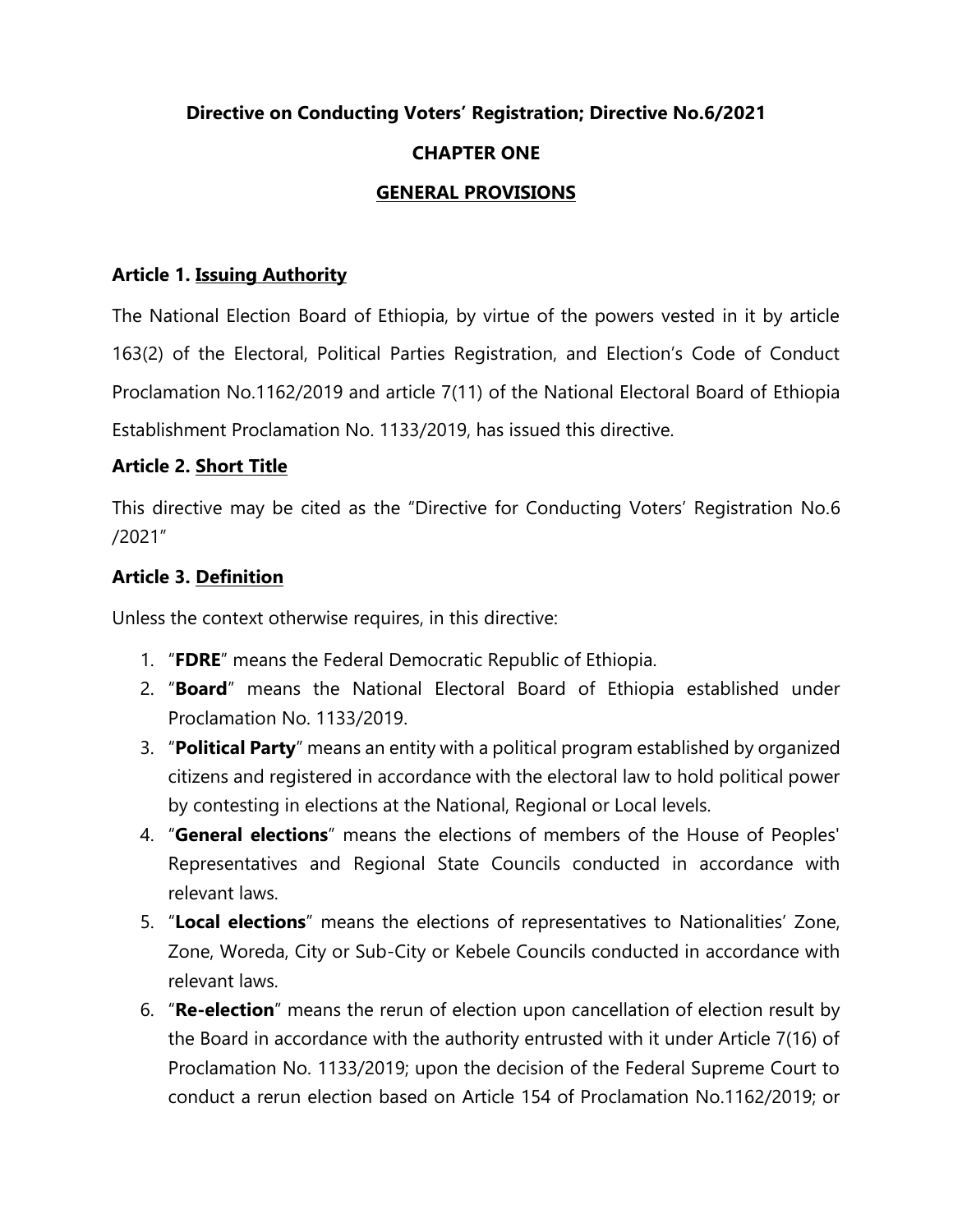when candidates obtain equal number of votes and it is impossible to determine the winner.

- 7. "**By-election**" means elections conducted to fill in a vacant council member seat whose mandates are terminated due to recall or any other reason.
- 8. "**Referendum**" means voting conducted to assess the public interest or know the public's decision based on a decision made in accordance with the FDRE Constitution or other relevant laws.
- 9. "**Polling Station**" means a place where voter registration, voting and counting of votes take place for various levels of elections.
- 10. "**Electoral Roll**" means a record wherein voters are registered at polling stations to participate as voters for elections at all levels.
- 11. "**Voter Identification Card**" means an identification card issued to a voter upon registration at a polling station.
- 12. "**Election Officer**" means a person assigned by the Board to administer elections at various levels.
- 13. "**Head of Polling Station**" means an election officer appointed by the Board to head/lead the polling station as chairperson.
- 14. **"Registrar**" means a member of the committee of election officers at each polling station appointed by the head of the polling station to register voters.
- 15. "**Queue controller**" means a member of the committee of election officers at a polling station that, by standing at the entrance of the polling station, receives/serves voters in their order of arrival.
- 16. "**Security or security force**" or **"security organ"** means a police force assigned at the request of the head of the polling station to maintain the security of a polling station.
- 17. "**Special Registration Date**" is a date of registration decided by the Board on which voters who were unable to register during the regular registration period due to force majeure will be registered
- 18. "**Election Law**" means the Ethiopian Electoral, Political Party Registration and Election's Code of Conduct Proclamation No. 1162/2019.
- 19. **Grievance Hearing Committee"** means a committee established in accordance with the Proclamation during elections to render administrative decisions to complaints lodged at a regional branch office, constituency or polling station level.
- 20. "**Person**" means a legal or natural person.
- 21. Unless the context requires otherwise, the definitions provided in the proclamation shall also apply to this directive.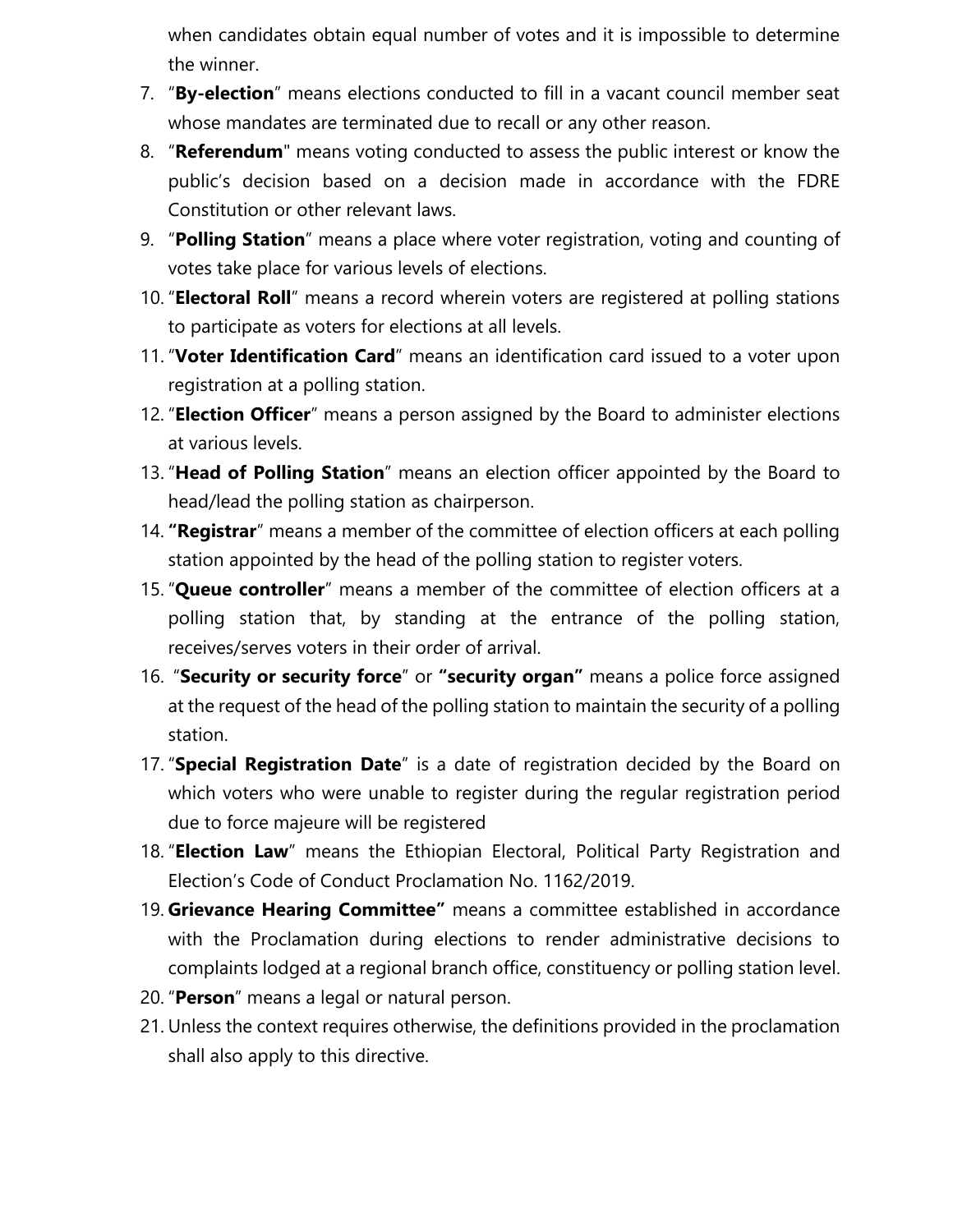#### **Article 4. Scope of Application**

This directive applies to general, local elections, by-elections, re-elections and referendums conducted in accordance with the Constitution, as well as to voter registration conducted in regular, mobile and special polling stations, without prejudice to specific stipulations of relevant directives.

#### **Article 5. Objective**

The objective of this directive is to establish a genuine, inclusive and transparent voter registration procedure through which citizens elect their representatives equally by exercising their right to vote.

## **Article 6. Gender Reference**

Provisions set out in one of the genders in this directive shall also apply to the other gender.

# **CHAPTER TWO**

# **STRUCTURE OF VOTER REGISTRATION**

#### **Article 7. Structure of a Polling Station**

- 1. Each polling station shall have a committee consisting of election officers, at least one of which is a woman, who are recruited by the Board according to the electoral law and relevant directive of the Board.
- 2. Voter registration shall be conducted where a minimum of three election officers are present at the polling station.
- 3. The head of the polling station shall appoint one of the election officers as a Registrar.
- 4. Voter registration shall be conducted by the designated registrar.
- 5. The head of the polling station shall, on a rotational basis, appoint one election officer as a registrar every week
- 6. Notwithstanding the provisions of sub-article 3 of this article, if the election officer assigned as a registrar is unable to discharge her duty due to force majeure, the registration shall temporarily be conducted by another election officer as directed by the head of the polling station.
- 7. If the registrar is permanently unable to be present for duty, the head of the polling station shall immediately and permanently substitute her with an officer on the list of reserve election officers.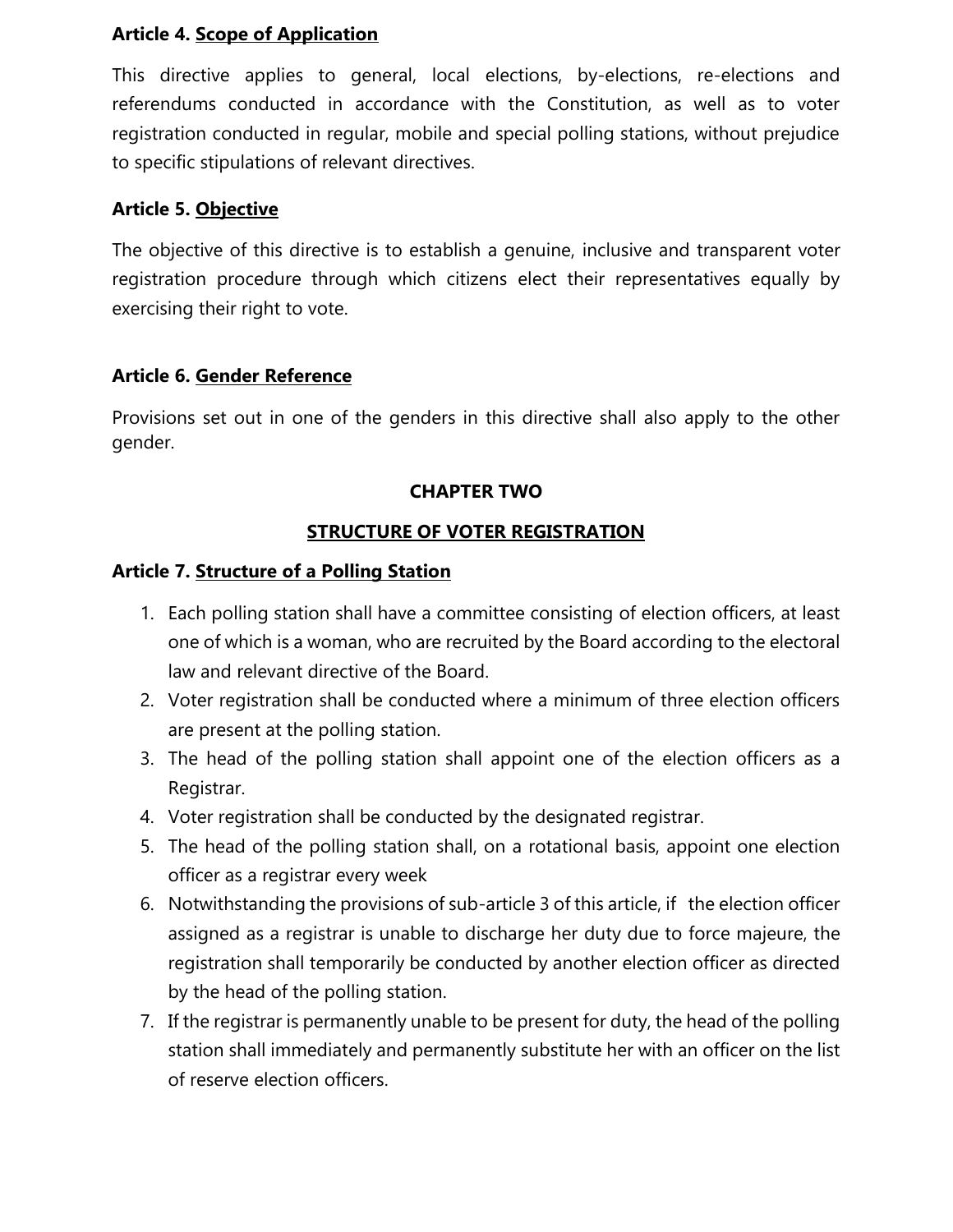- 8. Where there is no reserve election officer, the head of the polling station shall immediately notify the constituency and request a replacement.
- 9. Each polling station shall have a Grievance Hearing Committee chaired by an election officer assigned by the head of the polling station and one male and one female member elected from voters registered in the constituency.
- 10. Members of the Grievance Hearing Committee shall not be members of any political party and shall be of good character and integrity. Their working procedure shall be determined by the directive on Grievance Hearing Committee issued by the Board.

## **Article 8. Powers and Responsibilities of Election Officers of a Polling Station**

In accordance with the election law, this directive as well as the voter registration manual prepared by the Board, polling station election officers shall have the following core responsibilities and powers:

- 1. Head of a polling station shall:
	- a) chair the polling station's committee of election officers;
	- b) assign and rotate election officers for carrying out roles and responsibilities stipulated under the election law and this directive and when unable to carry out their duties replace them with the officers reserved by the Board at constituencies
	- c) ensure that constituency office delivers voter registration documents and materials to the polling station; polling station has adequate voter registration documents as well as notify the constituency office if these documents are likely to be used within the next two or three days;
	- d) ensure that all documents and materials are properly kept and secured whenever they are not in use for voter registration;
	- e) ensure that the polling station has a room suitable for work and it is properly prepared;
	- f) ensure that only those persons who are allowed by the electoral law are present in the polling station;
	- g) follow up that election materials are properly kept and handled in accordance with election materials administration directive, and report this daily to the constituency office.
	- h) ensure that the peace and security of the polling station is maintained and work for its observance;
	- i) ensure that security officers remain outside of the polling station keeping their distance unless their assistance is requested by the head of the polling station;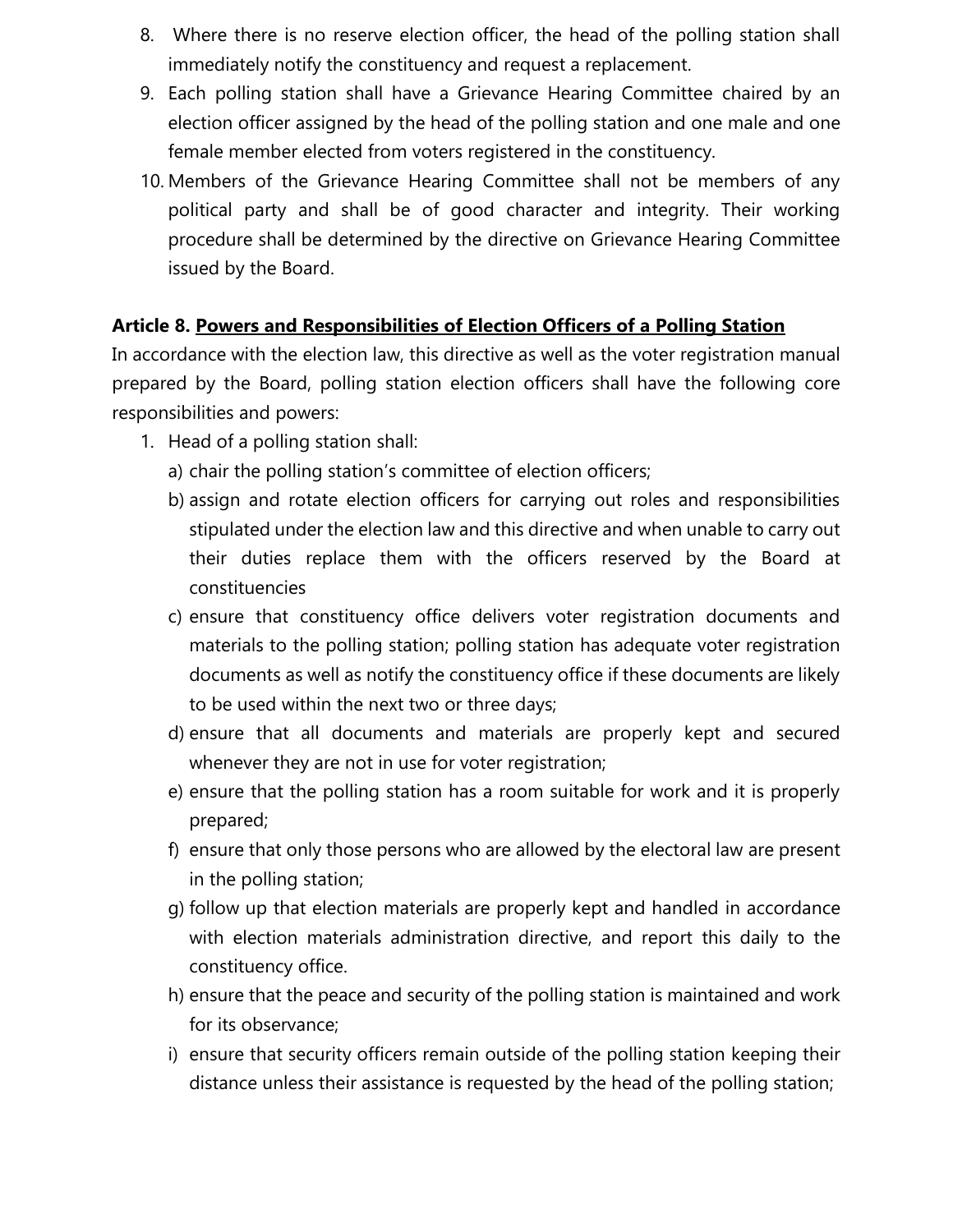- j) ensure that registration data are reported to the constituency office at the end of each registration day;
- k) ensure that necessary materials are sent to the constituency office within the timetable set by the Board and in accordance with "the directive on the code of conduct of election officers" and "Directive on transportation, allocation, distribution, custody and disposal of election materials and documents";
- l) ensure that fully used voter card register is immediately sent to the constituency;
- m) Perform other activities assigned to her by the Board or other duly authorized personnel of the Board.
- 2. The registrar shall have the following responsibilities:
	- a) Fill out the electoral roll and register voters;
	- b) Checking the voter's ID Card against the information shared with the registrar to ensure the personal information of the voter is correctly entered;
	- c) Register eligible voters on the electoral roll and forthwith issue voter registration card;
	- d) Registering voters using only pen or ink in legible handwriting and without erasure and deletion;
	- e) Keeping the electoral roll and registration forms safely during the whole period of registration;
	- f) ensuring that the electoral roll and other registration documents and materials are properly arranged and placed out of the reach of unauthorized persons;
	- g) Performing other responsibilities assigned to her by the head of the polling station or duly authorized personnel of the Board.
- 3. The queue controller shall have the following responsibilities:
	- a) Standing at the entrance of the polling station, ensure that except for voters with their assistants, only one voter is coming to the registrar at a time;
	- b) Search and allow entrance of voters for registration and prevent the entry of prohibited weapons and other sharp materials into a polling station.
	- c) Ensure that voters awaiting registration are properly queued at the entrance of the polling station and they leave the polling station immediately after registering, and forthwith report to the head of the polling station the occurrence of any event that may disturb the activities of the polling station;
	- d) Performing other responsibilities assigned to her by the head of the polling station or a person duly authorized by the Board.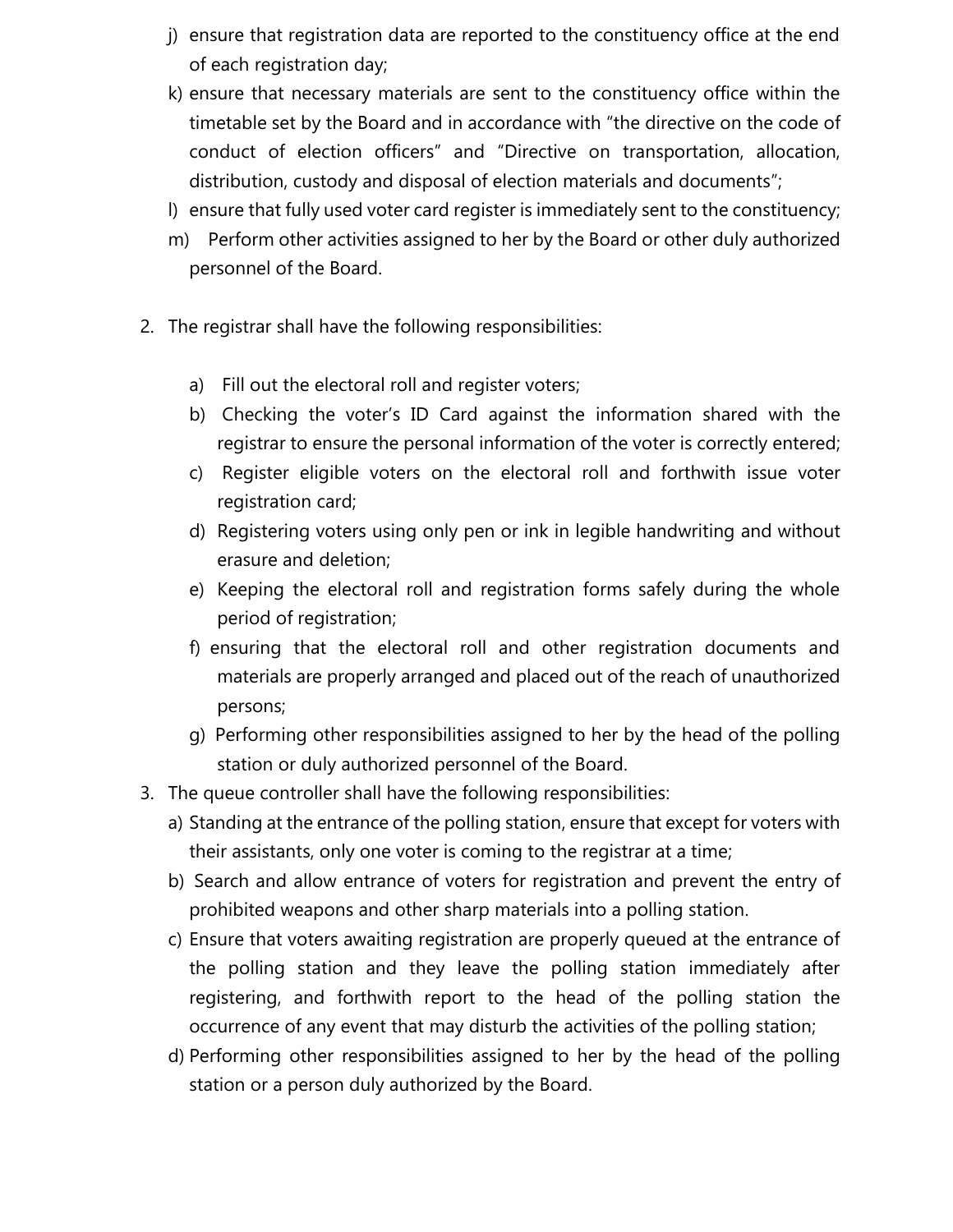## **Article 9. Registration Timetable**

- 1. Nationwide, voter registration for general elections shall commence and conclude on dates scheduled by the Board.
- 2. The Board shall set a registration timetable for local elections based on the constitutions of the concerned regions and other relevant laws.
- 3. The Board, prior to setting the dates for registration as provided under sub article 1 and 2 of this article, consults with political parties contesting in the elections and, as appropriate, civil societies, mass media, and other stakeholders.
- 4. The Board shall include the start date of voter registration in the election calendar and continuously notify this to the public through mass media and other publicizing mechanisms for 15 days prior to the commencement of the registration.
- 5. Voter registration shall be conducted on government working hours, except for public holidays declared under the Federal law, including on Saturdays and Sundays according to the Board's timetable.
- 6. The election officers shall have one-hour lunch break based on the working hours of the region.
- 7. The Board may set a different working hour for registration in some regions considering their official working hours.

# **Article 10. Special Registration Date**

- 1. The Board, when it deems it necessary, may determine additional special registration dates one week before the completion of voter registration timetable.
- 2. An eligible voter who, due to circumstances that hinders registration, was unable to register may request to be registered during the special registration date that the Board may fix.
- 3. Conditions or situations that can be taken as circumstances that prevent a voter from being registered constitute any one of the following or other similar factors:
	- a) Unforeseen circumstances or emergencies emanating from acts of a third-party that a voter cannot be held responsible for;
	- b) A serious illness or accident befalling the voter unexpectedly;
- 4. An eligible voter who failed to be registered due to a force majeure may register by presenting documentary evidences or witnesses to the head of the polling station.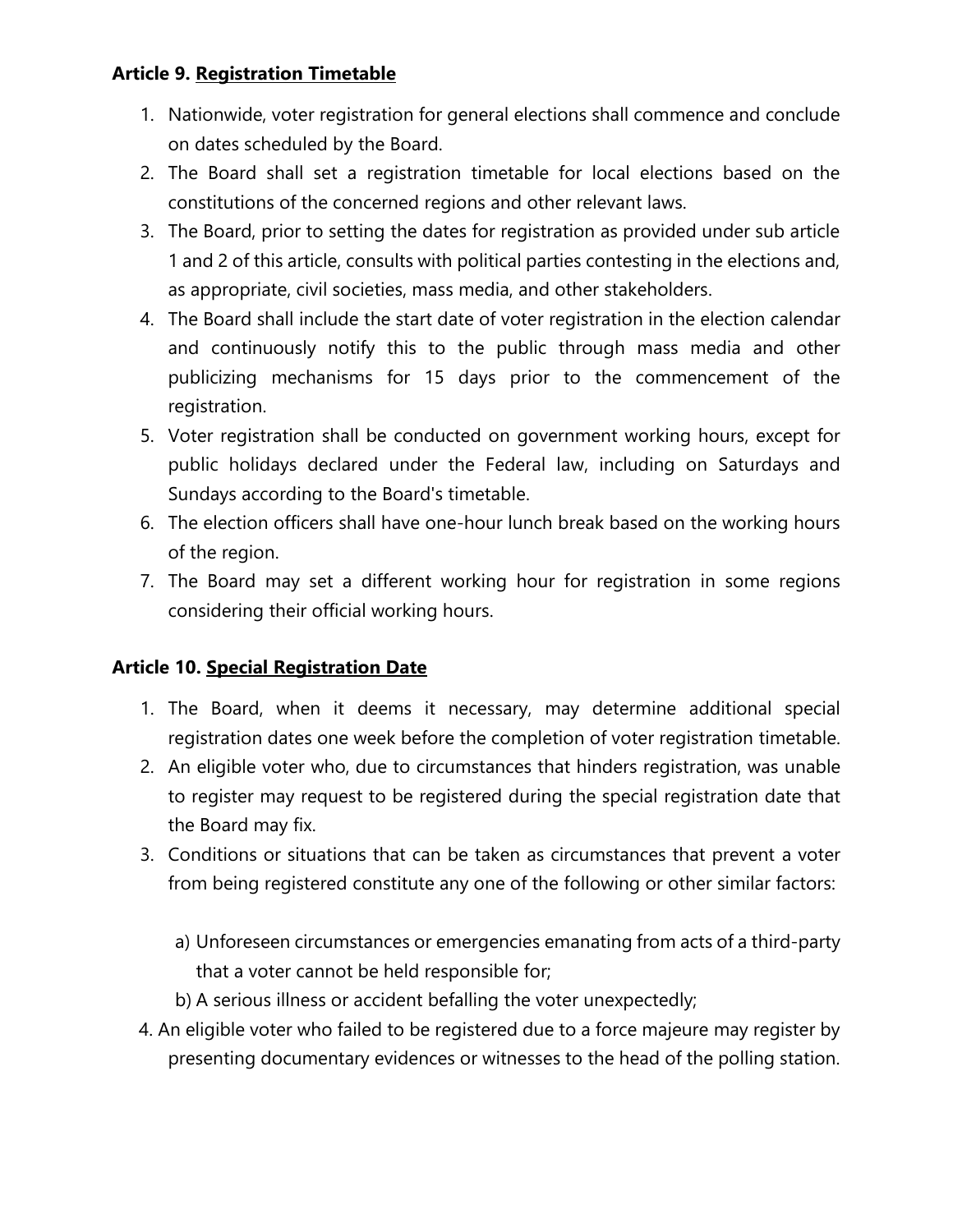- 5. An application under this article shall be entertained on the date to be specified by the Board after conclusion of the voter registration period.
- 6. Where the Board determines such a special registration date as per this article:
	- a) It shall notify all stakeholders including voters, through suitable means;
	- b) Upon receiving the decision under sub-article (5) of this article, polling stations shall register voters who are permitted to register in a special voter registration timetable on the page next to the last page on which election officers and agents previously had signed and closed the electoral roll, and the electoral roll will be signed and closed once the special registration period ends.

# **CHAPTER THREE DISTRIBUTION AND CUSTODY OF REGISTRATION MATERIALS**

# **Article 11. Distribution of Documents and Preparation for Voter Registration**

- 1.The Board shall ensure that documents and materials required for voter registration are distributed to the respective constituency offices five days prior to the commencement of the voter registration.
- 2.The constituency offices shall ensure that registration documents and materials are delivered to polling stations two days prior to the commencement of voter registration based on the timetable provided by the Board.
- 3.The Board will provide adequate training on voter registration to election officers at different levels.

# **Article 12. Handover of Election Documents and Materials**

Each constituency shall receive documents and other materials sent to it for voter registration and ensure that they are delivered with care to polling stations based on the timetable provided by the Board. The handover shall be made using the handover form prepared by the Board.

# **Article 13. Security of Election Documents and Materials**

- 1. Election officers at different levels shall ensure that the necessary care and security is provided during the distribution of election materials and documents from the Board to constituencies or to the polling stations.
- 2. Constituency and polling station election officers shall prepare a convenient place for receiving and storing the electoral roll as well as election documents and materials.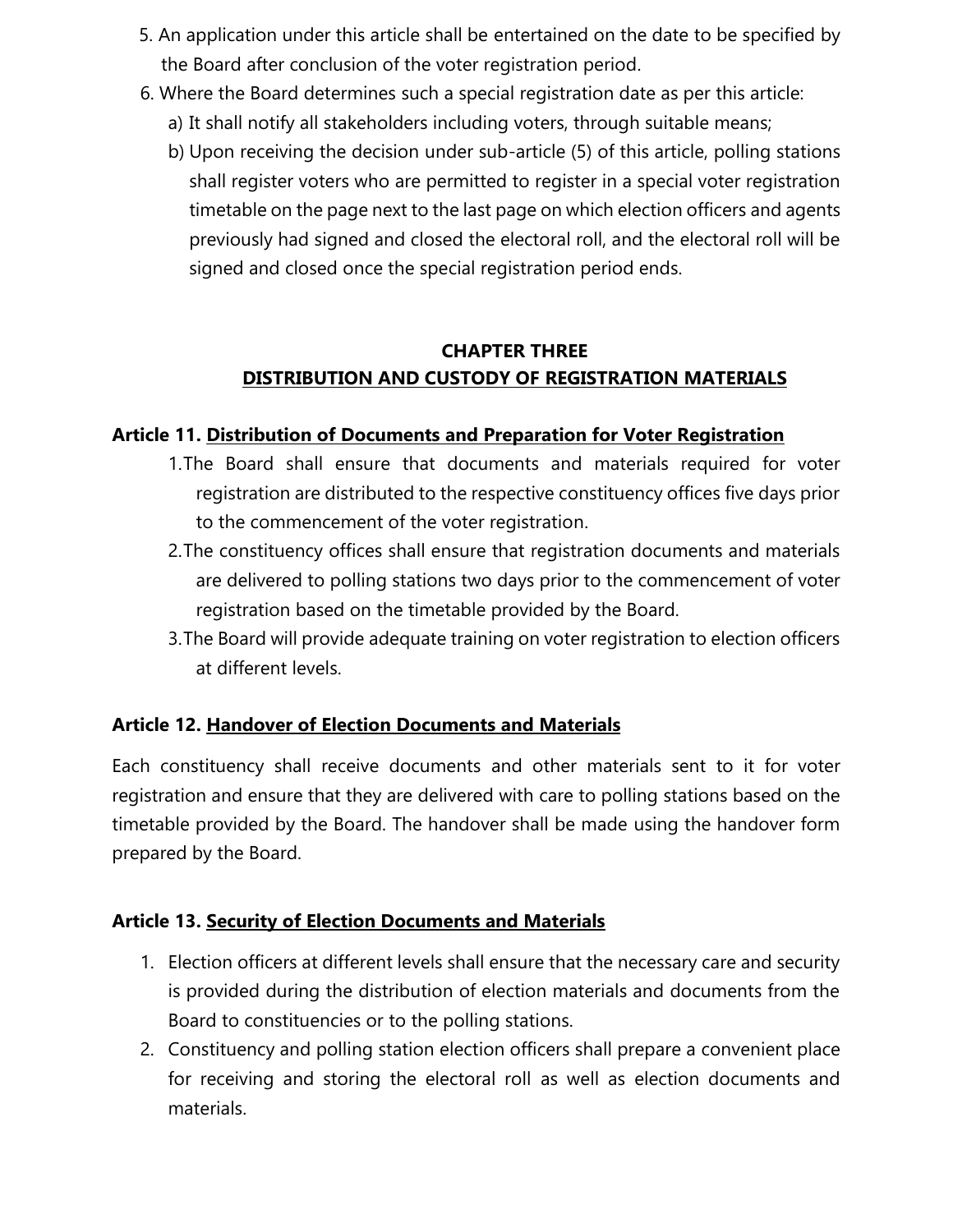- 3. Constituency and polling station election officers shall store the electoral roll, election documents and materials with care in a safe and secured place that can protect them from being improperly tampered without authorization, damaged, burned, stolen or opened.
- 4. The registrar shall ensure that all registration materials under her custody are properly packed/sealed daily and stored properly.
- 5. Upon conclusion of the voter registration and public display period, the handover of, the election materials shall be made between the head of the polling station and the head of the constituency and kept at the constituency office.
- 6. The handling, handing over and disposal of voter registration materials, equipment or documents shall be in accordance with the relevant directive issued by the Board.

#### **CHAPTER FOUR**

#### **PREPARATION FOR REGISTRATION**

#### **Article 14. Place of Voter Registration**

- 1. Voter registration shall be conducted, at the polling station established by the Board according to the electoral law on the basis of permanent residence of voters
- 2. It is prohibited to conduct voter registration outside the polling station, by going door-to-door or moving around.
- 3. Notwithstanding the provision of sub-article (2) of this article, based on the lifestyle of pastoralists, the Board may decide to establish mobile polling stations or conduct door to-door voter registration.
- 4. Establishment of polling stations by election officers shall, including others, consider the special needs of persons with disabilities, suitability of the place to conduct voter education activities as well as its identifiability and accessibility to the public. It shall be established in locations selected by the Board.
- 5. The location where the voter registration takes place should be notified to voters and candidates 15 days prior to commencement of voter registration.
- 6. In any election, the number of voters assigned to each polling station shall not exceed 1500.
- 7. Without prejudice to stipulations under the electoral law and directives applicable to special and mobile polling stations, there shall not be more than one polling station in an area designated for one polling station.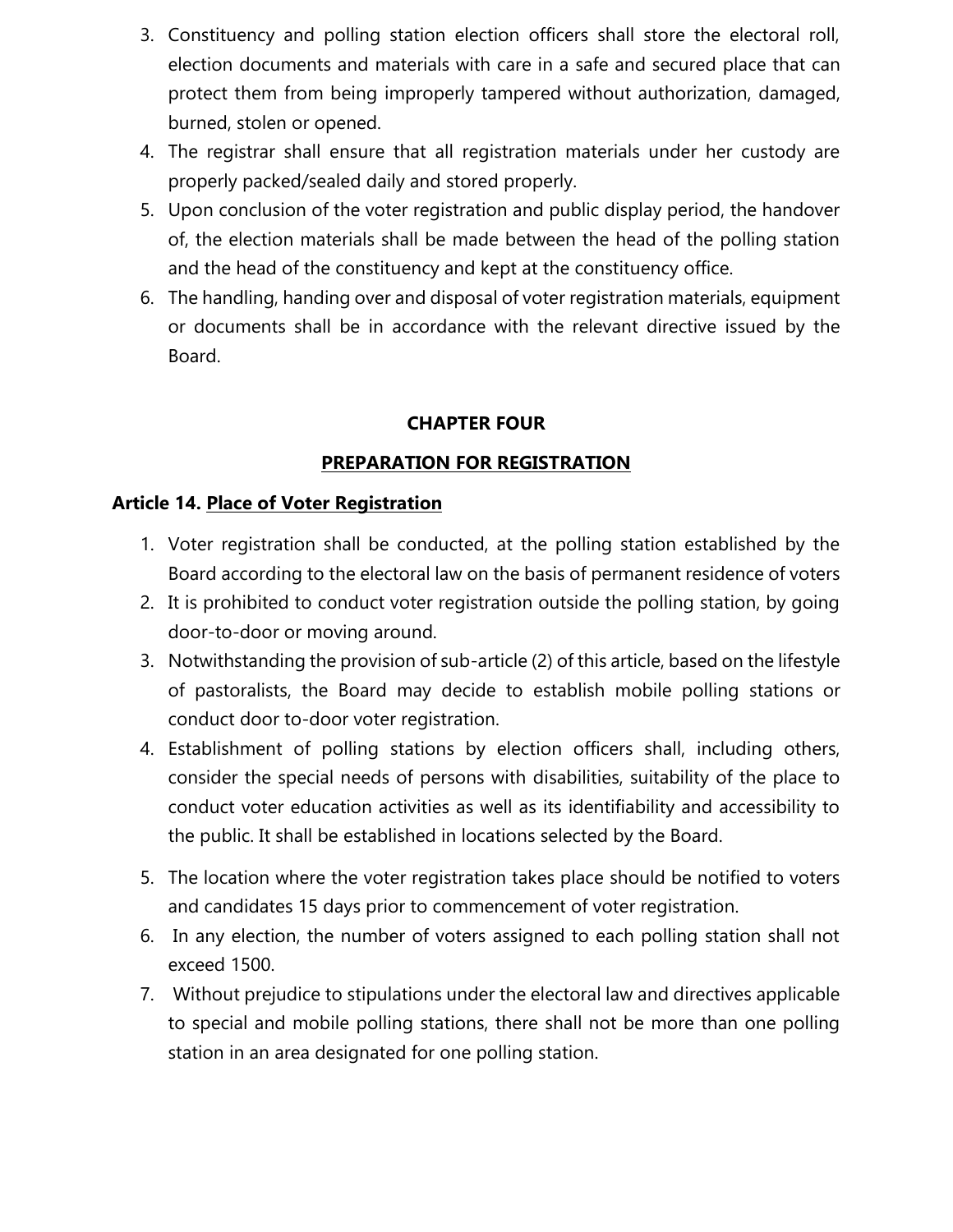- 8. Notwithstanding the provisions under sub-article 7 of this article, where a certain polling station registers more than 1500 voters and there are still voters waiting to be registered, a new polling station shall be established and the registration shall proceed.
- 9. The provisions of sub-article 7 of this article shall not apply on polling stations established for special constituencies and on special polling stations established in institutions specified by the law.
- 10. The Board may, where it deems it appropriate, change the location of polling stations; It shall notify voters, contestant political parties, observers, civic societies engaged in voter education and journalists of such change in accordance with subarticle (5) of this article. The Board may establish a working procedure applicable for this.

# **Article 15. Places that cannot Serve as Voter Registration Stations**

Without prejudice to the provisions within the directive for the establishment of special polling stations, voter registration stations shall not be established at the following places:

- 1. Military camps;
- 2. Police stations;
- 3. Churches;
- 4. Mosques;
- 5. Other places of worship;
- 6. Hospitals and other health institutions at various levels;
- 7. Bars, restaurants and hotels;
- 8. Buildings owned by religious or political organizations; and
- 9. Private residences.

# **Article 16. Preparation of Polling Station**

- 1. Election officers at polling stations shall conduct the following preparations to make the polling station suitable for voter registration:
	- a) Setting up a room or a tent that has a separate entrance and exit in which voter registration will be conducted;
	- b) Preparing the seating arrangement in the polling station in such a way that the registrar, observers, and members of the grievance hearing committee are seated in front and able to effectively observe the registration process including when voters enter and exit the registration area.
	- c)Preparing a waiting area, with shade or protection from rain or sun, for voters who came to register.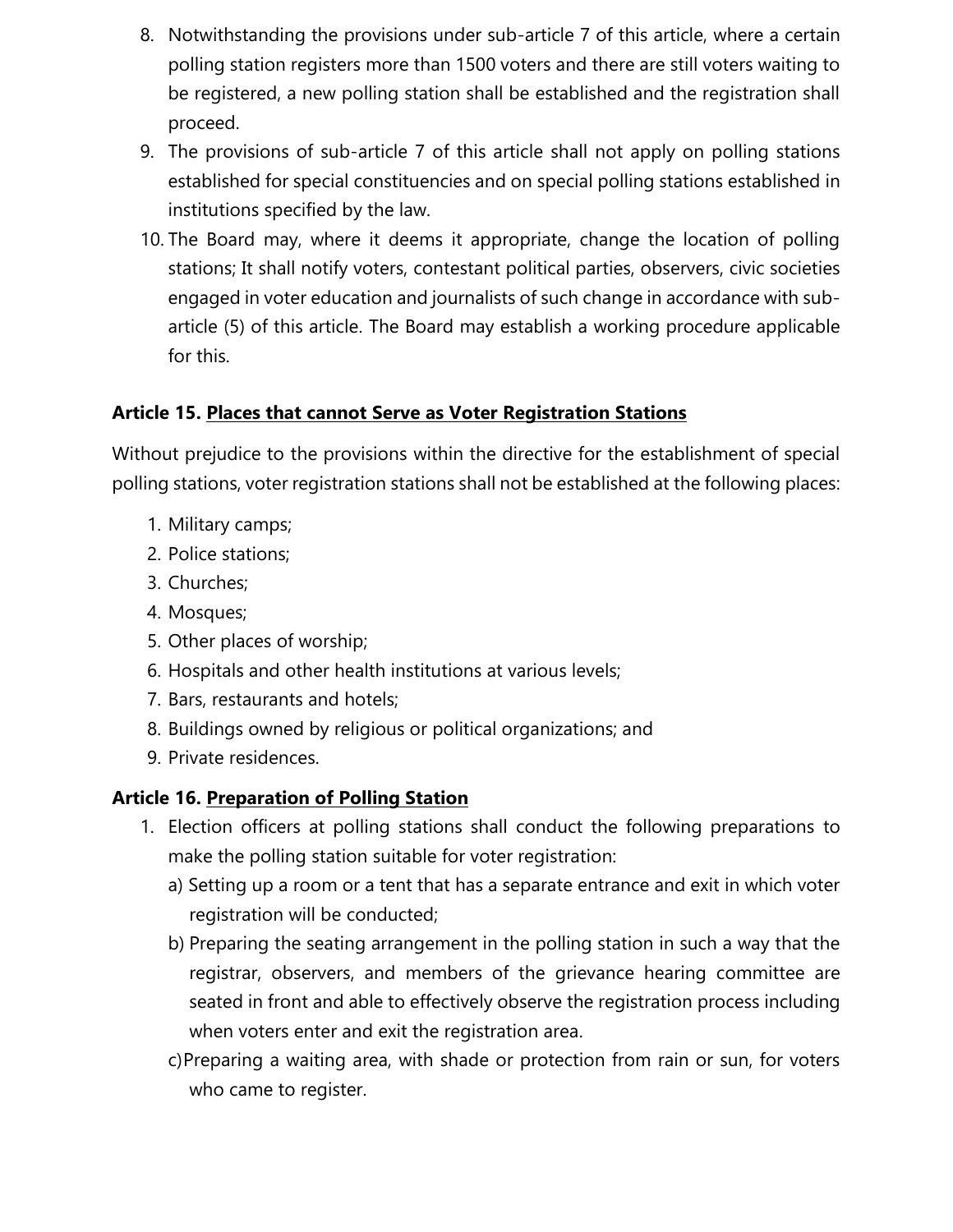- 2. Election officers shall, 3 days prior to the commencement of the voter registration period:
	- a)Write visibly on paper prepared for this purpose and post at the polling station notice necessary to enable voters to clearly identify the location of the polling station where voter registration will be conducted,
	- b) In addition, through the voter education program of the Board, they ensure that additional information is availed to voters.
- 3. Election officers shall ensure that the electoral roll, voter registration cards, as well as a stamp-pad and other documents and materials required for voter registration are sufficiently available.
- 4. The head of the polling station shall immediately notify the constituency office where any of these materials are deficient.

## **Article 17. Preparation of the Electoral Roll**

- 1. Each polling station shall, in accordance with the electoral law, have an electoral roll that is user-friendly, easy for handling as well as helpful in avoiding errors.
- 2. The electoral roll will have pre-printed columns to enter including the particulars required by the electoral law any information the Board deems useful for the election process.
- 3. The electoral roll shall be prepared prior to the first day of voter registration.

 4. On the front cover of the electoral roll, the name of the region, constituency, woreda, Kebele, and the polling station as well as the identification number of the polling station shall be recorded.

# **Article 18. Persons that can be Present in Voter Registration Stations**

- 1. The following persons may be present at the polling station during the voter registration period:
	- a) Stationary or mobile election observers accredited by the Board;
	- b) Members of the media accredited by the Board;
	- c) Members of Grievance Hearing Committee;
	- d) Authorized and assigned Employees of the Board;
	- e) Agents of political parties and independent candidates accredited by the Board;
	- f) Assistants of persons with physical disability who come to register.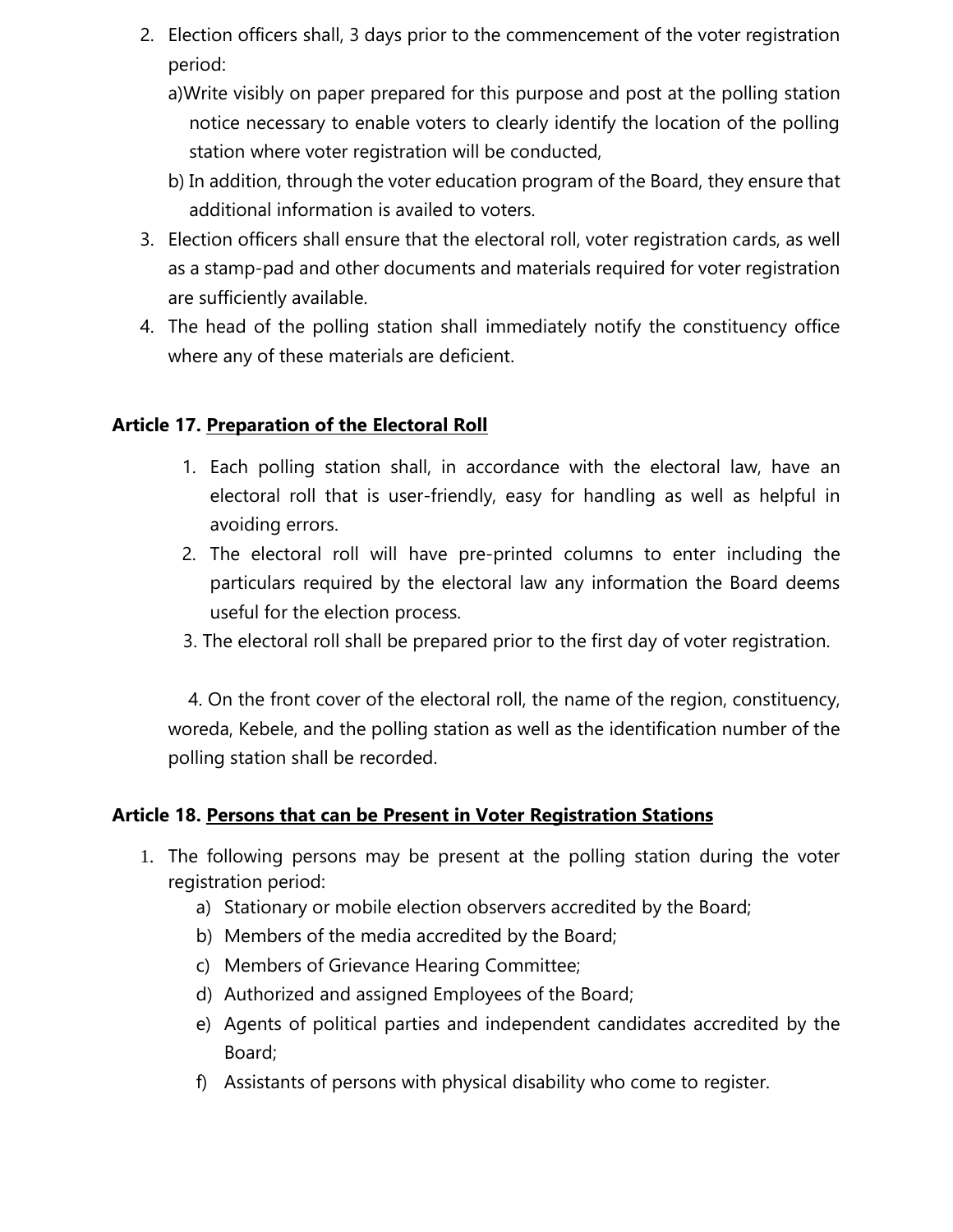2. The voter registration process will proceed as per the schedule, even where those persons mentioned under Sub Article 1 failed to be present.

## **CHAPTER FIVE**

# **EXECUTION OF VOTERS REGISTRATION**

#### **Article 19. Eligibility Criteria to Register as a Voter**

In accordance with article 18 of Proclamation No. 1162/2019, to be registered as a voter any person shall:

- a) be an Ethiopian citizen;
- b) be 18 years old and above on the day of registration; and
- c) have been residing within the constituency for at least 6 months.

## **Article 20. Proofs Required for Registering as a Voter**

- 1. A person who is eligible to register as a voter may be registerd by presenting , as appropriate, one of the following evidences to the polling station located in the area she resides in:
	- a) a Kebele identification card from her place of residence or a passport that proves her identity;
	- b) a Kebele identification card or a passport may be used for the purposes of registration, even if expired. However, if the identification card has not been renewed for the past five years, she shall be required to provide another evidence
	- c) In the absence of a Kebele identification card or passport, documents bearing a recent photograph of the voter, such as a driving license, certificate of residence, military discharge paper, student identity card, and employee ID card shall be deemed to be sufficient identification documents for registration purpose.
- 2. In the absence of proofs indicated hereinabove, registration may be carried out:
	- a) In the event that two of the election officers can confirm the voter's identity, upon the testimony of these election officers;
	- b) In the case of rural areas where the voter can be identified through traditional or customary methods, upon the testimony given to head of the polling station by two persons knowledgeable of the culture and after the incident is recorded in the minutes and signed by the election officers.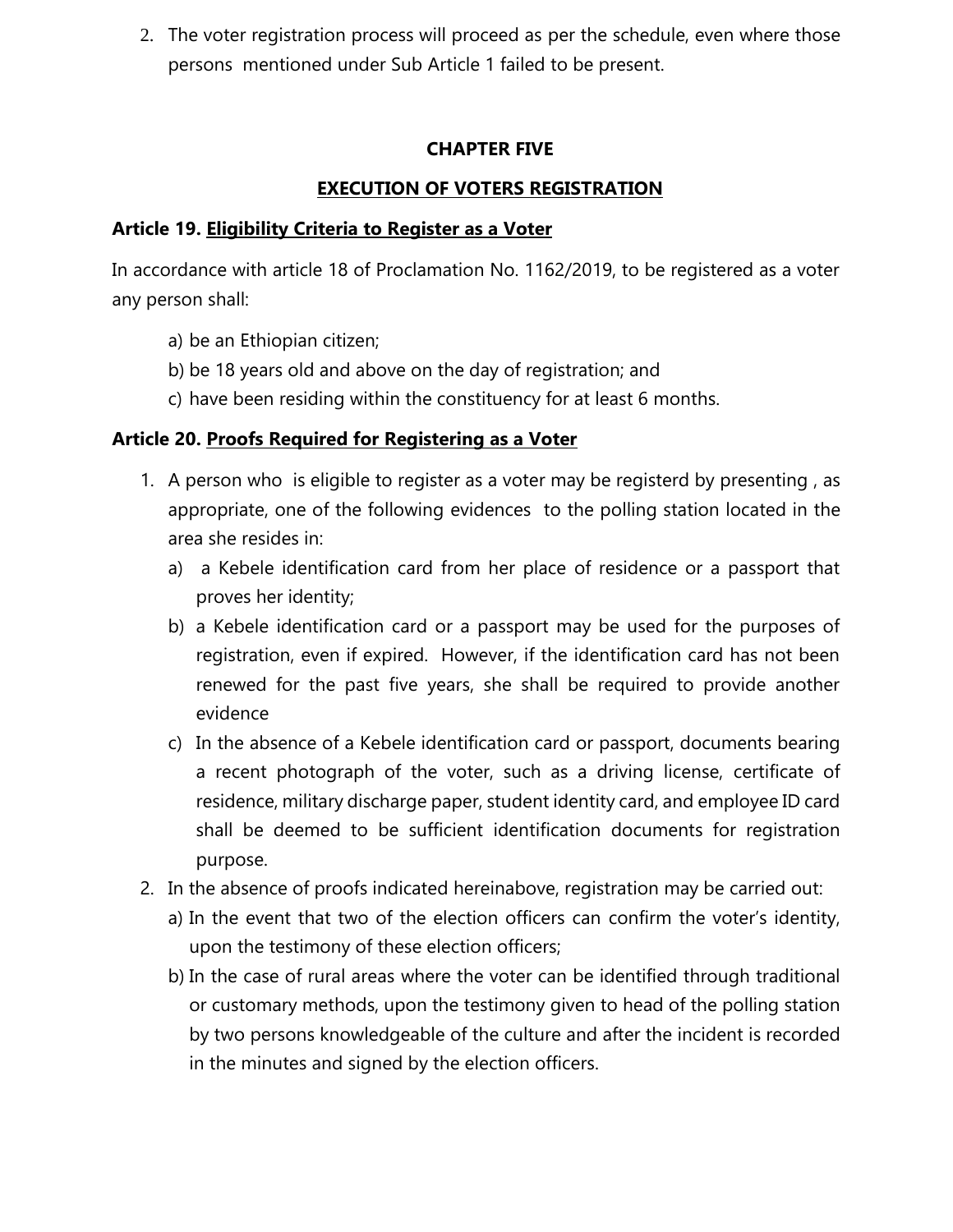- c) Where there is no proof that the registrant is 18 years old or where there is doubt about her age, it can be verified through the testimony of an oldest family member or relative, or in their absence, two persons who know the regsitrant, and recording this in the minutes.
- d) The head of the polling station shall hear the testimony and election officers shall sign on the minutes.
- 3. A registrant unable to submit documents indicated above can be registered through the testimonies of three persons that can produce documentary proof regarding long residence in the Kebele where the polling station is established can be registered after recording the process in the minutes prepared by the Board and is signed by the election officers.
- 4. Any person who gives any testimony regarding a voter's identity, residence, or other condition shall:
	- a) be a registered voter;
	- b) not be a candidate or an agent of a candidate.
- 5. Where the identity and residency of a voter cannot be ascertained using only one of the proofs indicated hereinabove, registrars can use multiple methods of proof.

# **Article 21. Persons who are Ineligible to Register as Voters**

The following persons cannot be registered as voters:

- 1. A non-Ethiopian;
- 2. A person under the age of 18 on the day of registration;
- 3. A person, due to a mental illness, has been declared incapable by a recognized health institution or a court;
- 4. A person whose voting right is stripped-off by decision of a court in accordance with the law.

# **Article 22. Registration Procedure**

- 1. Each eligible voter, except for those specified under sub article 3 of this article, shall be registered on the electoral roll by the registrar on the basis of her order of arrival at the polling station.
- 2. A person who comes for registration shall give her correct personal information as asked by the registrar. Every information she gives shall be carefully entered on the electoral roll.
- 3. Persons with disabilities, frail, elderly, pregnant and lactating mothers, as well as parents carrying infants that are eligible to vote, shall, upon notifying the head of the polling station and without queuing, be registered with the help of an assistant of their choice.
- 4. An assistant of a frail, blind or illiterate registrant shall:
	- a) Be 18 years old and above; and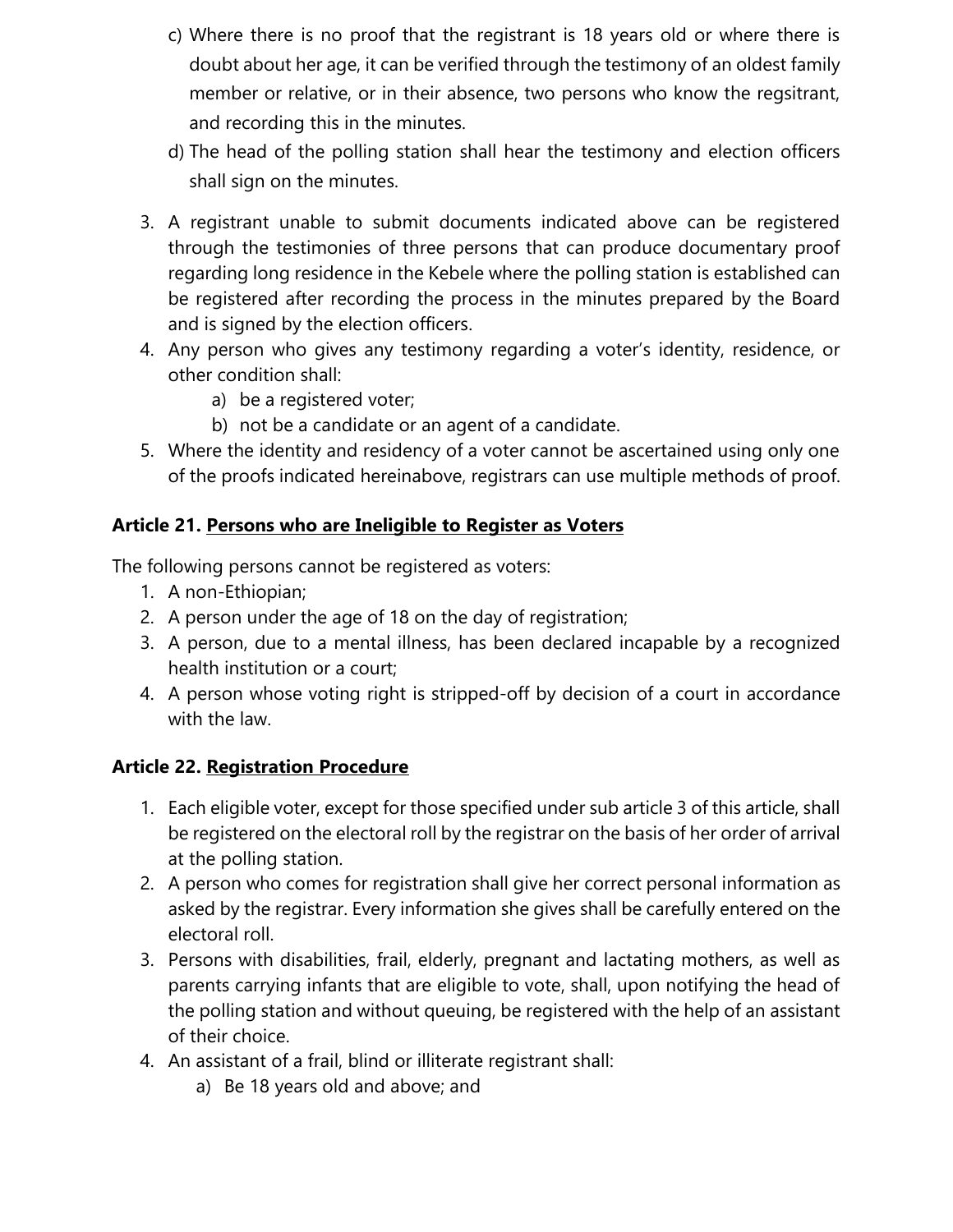- b) not be a candidate, an agent of a candidate, or an election observer.
- 5. Where a person who needs assistant comes to the polling station without their own assistant, the election officer will assign from among those that came to register a person who is willing to help during registration, the registrar shall enter the particulars of the registrant in the electoral roll and at the same time reading each particular aloud that observers and the registrant can hear.
- 6. Once voters have been registered, they shall, depending on their ability, sign or put their fingerprints in the electoral roll parallel to their names, or where the voter does not have all fingers, the registrar shall record this fact in the special remarks' column of the electoral roll.

# **Article 23. Registration in Person, Once and in One Place**

- 1. No voter shall be registered more than once in in a single polling station or register again in a different polling station.
- 2. Voter registration, including special voter registration, shall only be conducted in person.

# **Article 24. Voter Registration Card**

Any person who has been registered as a voter:

- 1. Will be issued a voter registration card.
- 2. Each voter registration card will have the following columns to be filled out with information entered in and cross checked against the electoral roll, once the voter has been registered:
	- a.The voter's full name including her grandfather's name;
	- b.The region, zone, Woreda and Kebele, House number, Village or locality where the voter resides in;
	- c. The electoral roll number, register's serial number, voter identification number, electoral roll page number;
	- d. Age of the voter
	- e.The voter's signature or thumbprint, registrar's signature; and
	- f. The date of registration.
- 3. A voter shall have only one voter registration card.
- 4. A registered voter shall bring her voter registration card to the polling station on election day.
- 5. Any voter who proves that her voter registration card has been lost or damaged may apply, during the voter registration period, public display period, and election day and within the working hours of the polling station

for a replacement card.

6. After cross-checking on the electoral roll, the voter may be issued a replacement card or allowed to vote if the application is presented on the election day upon recording the incident in the minutes. The copy of the previously issued voter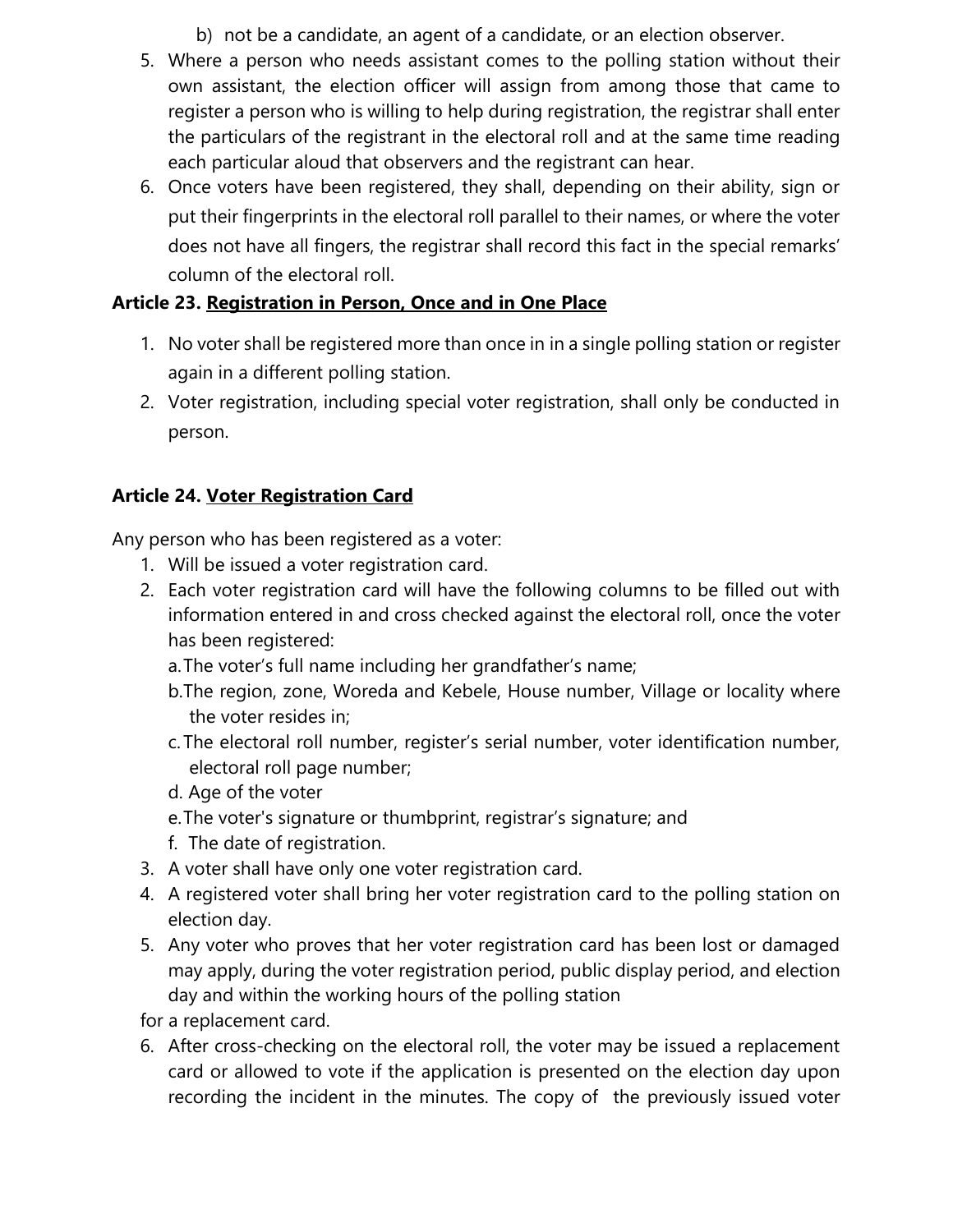registration card undetached from the electoral role shall be marked as invalidated. If the voter comes with the spoiled card, she should return it.

# **Article 25. Particulars of the Electoral Roll**

- 1. The electoral roll shall have columns for entering the following particulars:
	- a. Serial number;
	- b. Voter's identification number;
	- c. Date of registration;
	- d. Full name of registrant, including grandfather's name;
	- e. A remark on whether a testimony was given;
	- f. Registrant's gender;
	- g. Age of the registrant;
	- h. Registrant's date and year of birth;
	- i. Disability;
	- j. Type of disability;
	- k. House number/village or locality/specific name of the area;
	- l. Duration of residence within the constituency;
	- m.Signature or fingerprint or other marking on the day of registration;
	- n. Signature or fingerprint or other marking on voting day; and
	- o. Special remark.
- 2. Particulars mentioned under  $(c)$ ,  $(d)$ ,  $(e)$ ,  $(f)$ ,  $(g)$ , and  $(i)$  of this sub-article shall be entered by asking the registrant for and by checking the information on the document submitted for registration.
- 3. The column mentioned under sub-article 1(n) of this article is where the voter places his/her signature on the day of the election.

# **Article 26. Minutes to be Recorded at the Polling Station at the End of Each Day of Voter Registration**

- 1. When polling station election officers break for lunch and comes back, and at the end of each day of voter registration, the following information in the electoral roll shall be recorded on the form prepared by the Board for this purpose:
	- a) The identification number of the last registered voter;
	- b) Date; Month, and Year
	- c) Region;
	- d) Constituency;
	- e) Woreda;
	- f) Kebele;
	- g) Name of polling station;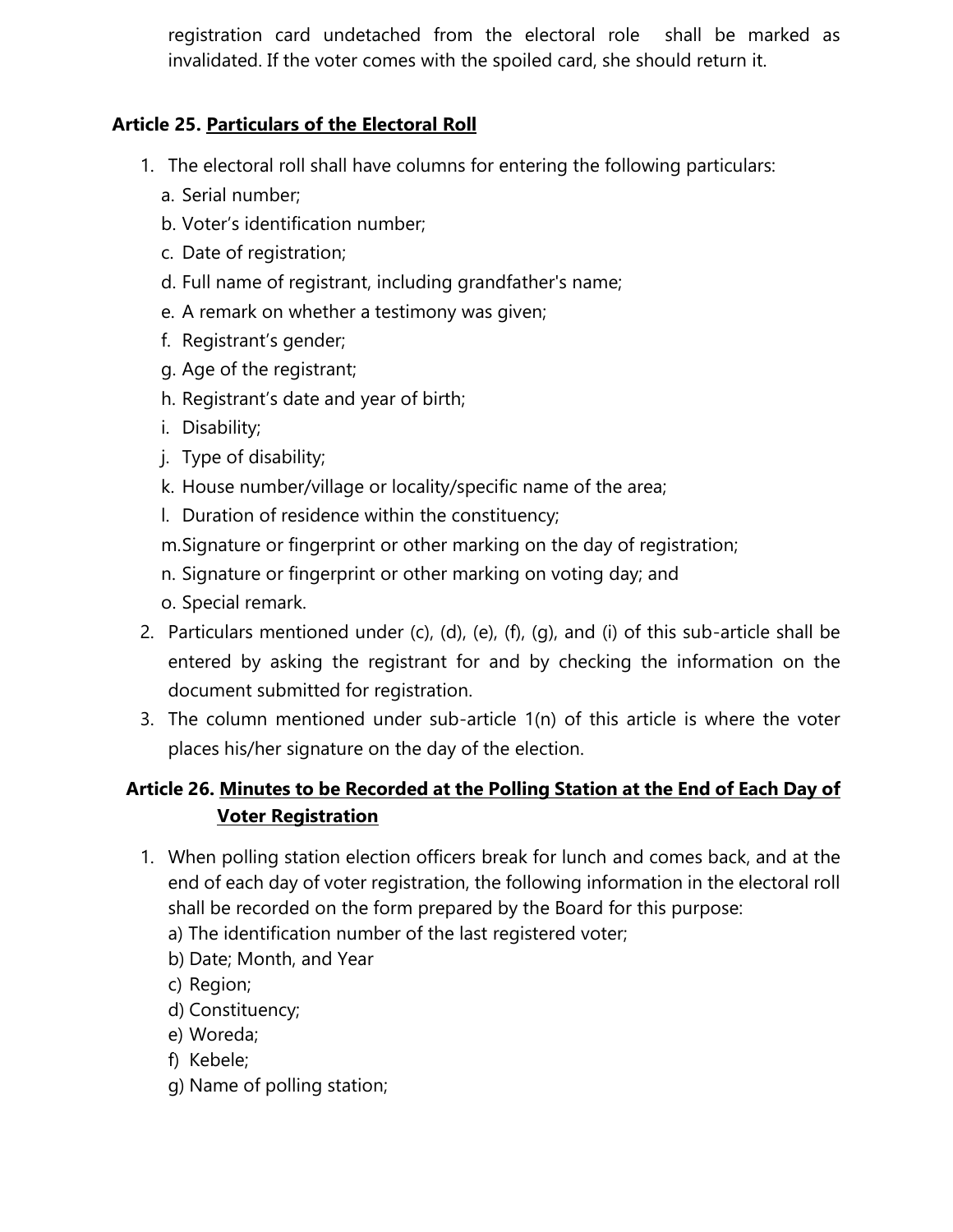h) Identification number of the polling station;

- i) Sealing numbers;
- j) The time the polling station closed; and
- k) The time the polling station opened.
- 2. The election officers at the polling station shall sign on the form daily.
- 3. The form filled out and signed in accordance with this article shall be kept safely at the polling station.
- 4. The election officers shall seal the documents and lock the polling station during lunch break and open the seal after the lunch break and record the fact in the minutes.
- 5. Election officers, observers and agents of candidates sign on the minutes form prepared by the Board when a polling station is opened, closed for lunch and reopened after lunch and at the end of the registration. A person who has a dissenting opinion shall record it and put his signature.

# **Article 27. Closing of the Regular Electoral Roll**

At the end of the day and regular registration hours:

- 1. Voter registration on the electoral roll shall cease;
- 2. The electoral roll shall be closed immediately after the activities listed chronologically below are completed.
- 3. At the end of the voter registration, the entry lines next to the last name registered in the electoral roll shall be closed by connecting them in a zigzag line from left to right.
- 4. Once the electoral roll is closed in accordance with Sub article 3 of this article, and the following information are recorded on a confirmation form prepared by the Board, the head of the polling station will put his name and signature on it.
	- a) The total number of registered voters;
	- b) The number of registered female voters;
	- c) The number of registered male voters;
	- d) Region;
	- e) Constituency;
	- f) Woreda;
	- g) Kebele;
	- h) Name of the polling station;
	- i) The identification number of the polling station;
	- j) Date; Month, and Year
	- k) Identification number of the last registered voter;
	- l) Number of spoiled voter registration cards;
	- m) Number of testimonies;
	- n) Number of complaints;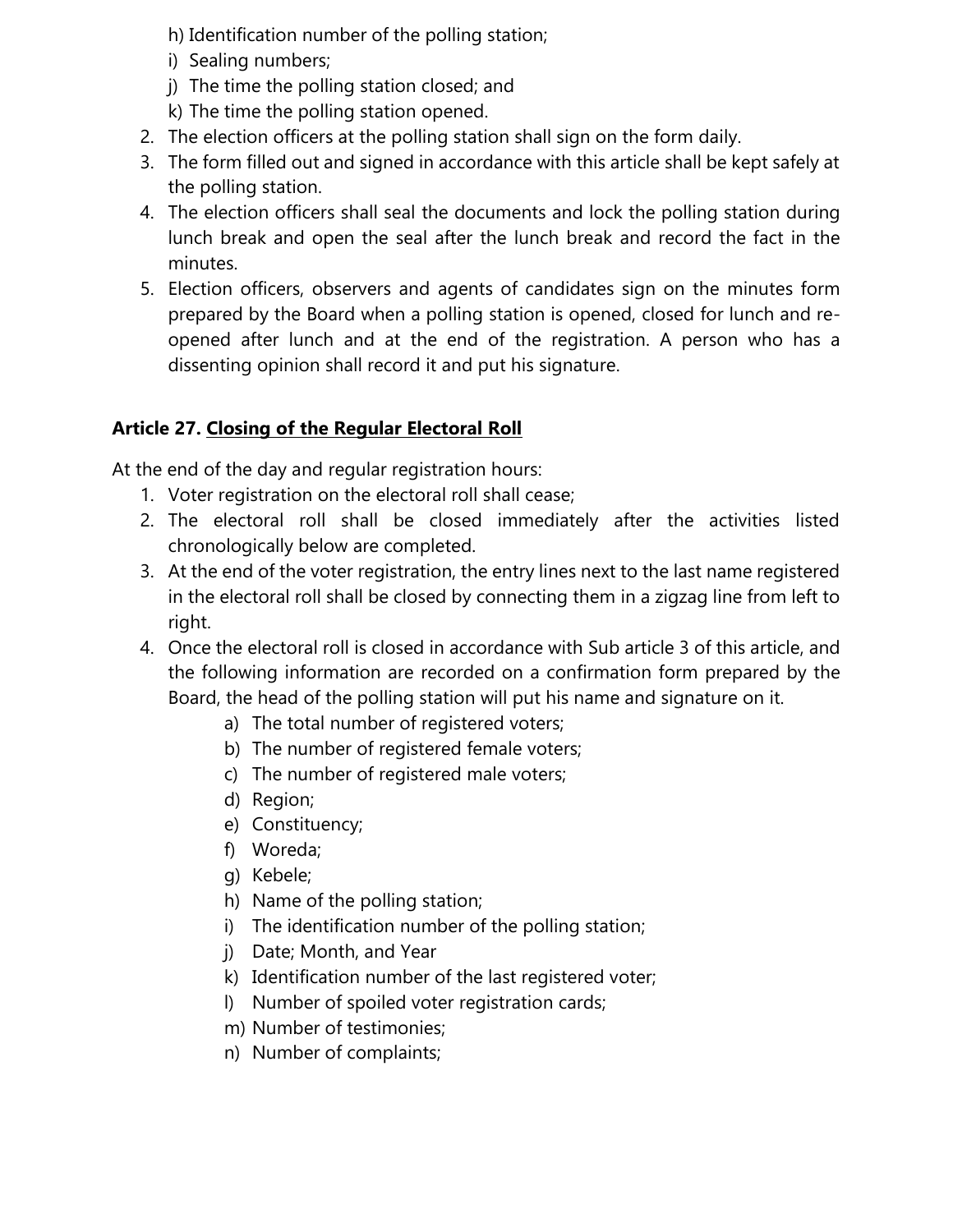- 5. The number of voters identified under sub-article 3 above shall be recorded on the back page of the last page of the electoral roll that has been closed with a zigzag line by specifying the number of "Female voters\_\_\_\_, Male voters\_\_\_\_ and total number of voters\_\_\_\_"; election officers shall record this information on the minutes prepared for this purpose and sign it.
- 6. Unless the Board decides otherwise and notifies the relevant polling stations in a suitable manner, no new voters shall be registered and no entry or text shall be added to the electoral roll once it has been closed and signed on by election officers in the manner indicated under this article.
- 7. Without prejudice to the provisions of sub-article (6) of this article, a polling station or constituency office will, as appropriate, conduct registration or cancellation of registration in the electoral roll on the basis of a decision given by the polling station or constituency Grievance Hearing Committee on disputes related to voter registration.
- 8. A voter who presented a copy of a court decision regarding voter registration shall be allowed to cast vote directly in accordance with the directive on voting, vote counting and announcement of result.
- 9. In addition to the confirmation form filled out at the end of the last day of voter registration in accordance with article 27/4, election officers shall also place their signatures next to the total number of registered voters filled under sub-article 5 of this article.
- 10. Agents of Independent candidates or political parties, representatives of mass media, as well as observers may observe the voter registration process including the process of closing the electoral roll.

# **Article 28. Closure of Voter's Special Electoral Roll**

After voters have been registered, in accordance with article 11 of this directive, on a date announced by the Board for special registration, the special electoral roll shall be closed in the following manner:

- 1. The special registration shall be concluded and the electoral roll closed on the date and at the time specified in the Board's timetable for special registration.
- 2. The closing of the electoral roll for special registration shall be in accordance with the provisions of article 27 of this directive relating to the closing of the regular electoral roll.

# **Article 29. Public Display of the Electoral Roll**

1. Upon the conclusion of voter registration, the electoral roll shall be displayed to the public in the premises of the polling station for 10 consecutive days.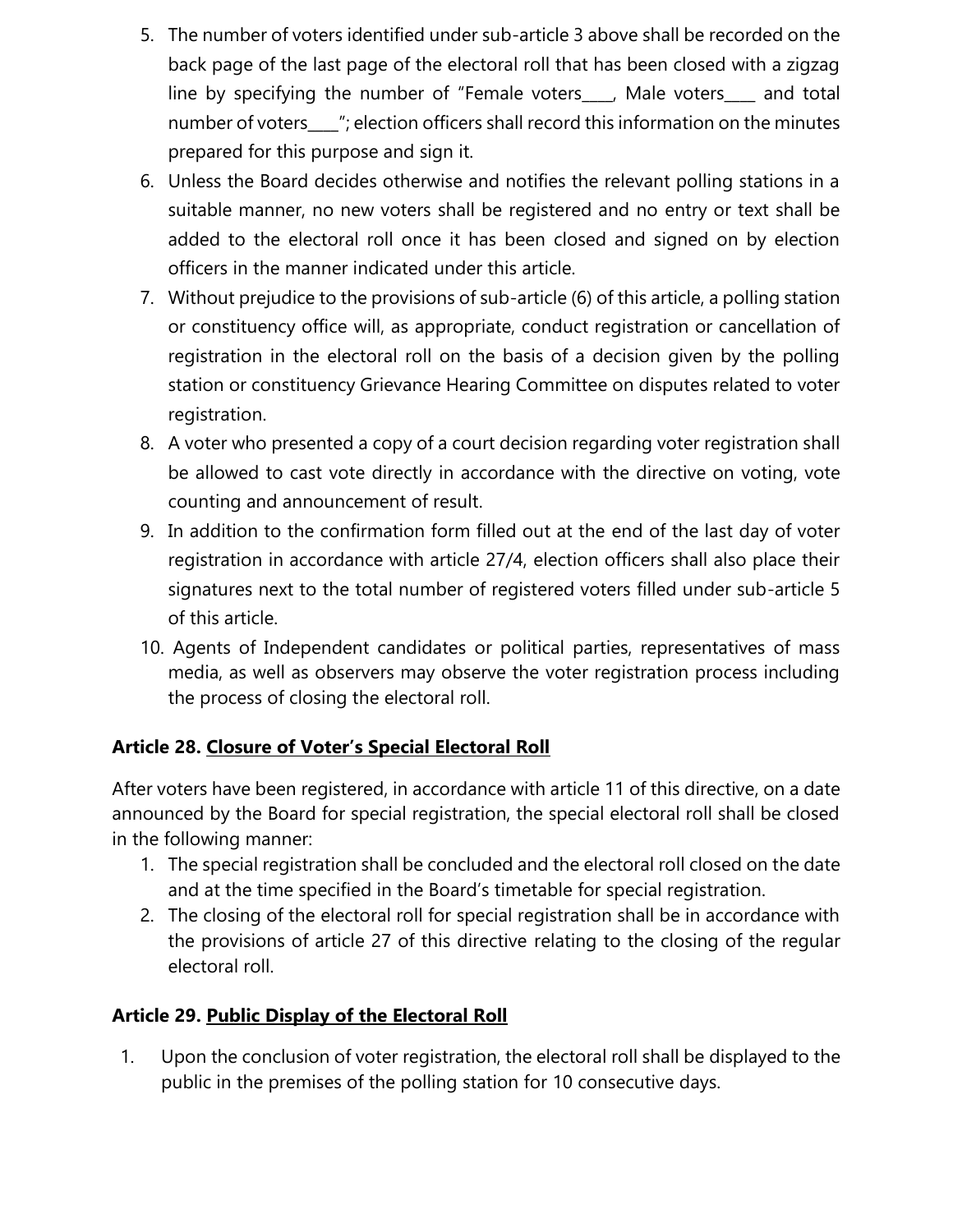- 2. The person who comes to view the electoral roll shall bring her voter registration card and ID card or witnesses to proof her identity.
- 3. The electoral roll shall be displayed in the following manner:
	- a) The election officers designated as registrars of the polling station shall be responsible for displaying the electoral roll.
	- b) The head of the polling station shall arrange and facilitate the display process for those persons that appear to view the electoral roll in order of their arrival.
	- c) Any person who wants to view the electoral roll shall appear before the registrar and request for the information that she wants to look in the electoral roll. The registrar shall open the electoral roll and show the required information to the person requesting it.
	- d) No voter is allowed to take photograph, touch, write or put a mark on the electoral roll other than looking the information s/she requested for or listening to the information being provided by the registrar and taking notes.
	- 4. Observers, agents of candidates and political parties, and election officers of the polling station can be present during the display of the electoral roll.
	- 5. The public display of the electoral roll for 10 consecutive days including Saturdays, Sundays and holidays in accordance with sub-article (1) above shall take place during government working hours.
	- 6. Once the display of the electoral roll is over, a confirmation form recording the following information shall be prepared and signed by election officials:
		- a) Whether the electoral roll is displayed to the public for 10 consecutive days;
		- b) Brief information on the content of the information requested by the public and whether it is provided or not;
		- c) Brief information on whether there was any complaint lodged to the Grievance Hearing Committee by a resident of the locality that examines the electoral roll and the response given thereof; and information regarding observers, agents of political parties or independent candidate who were present during the display period. This information will be filled in a confirmation form, signed by the election officers and documented.

#### **Article 30. Correction of Errors on Electoral Roll**

1. A voter who finds errors on the electoral roll concerning her personal information during the display period may apply to the polling station for the correction of the errors.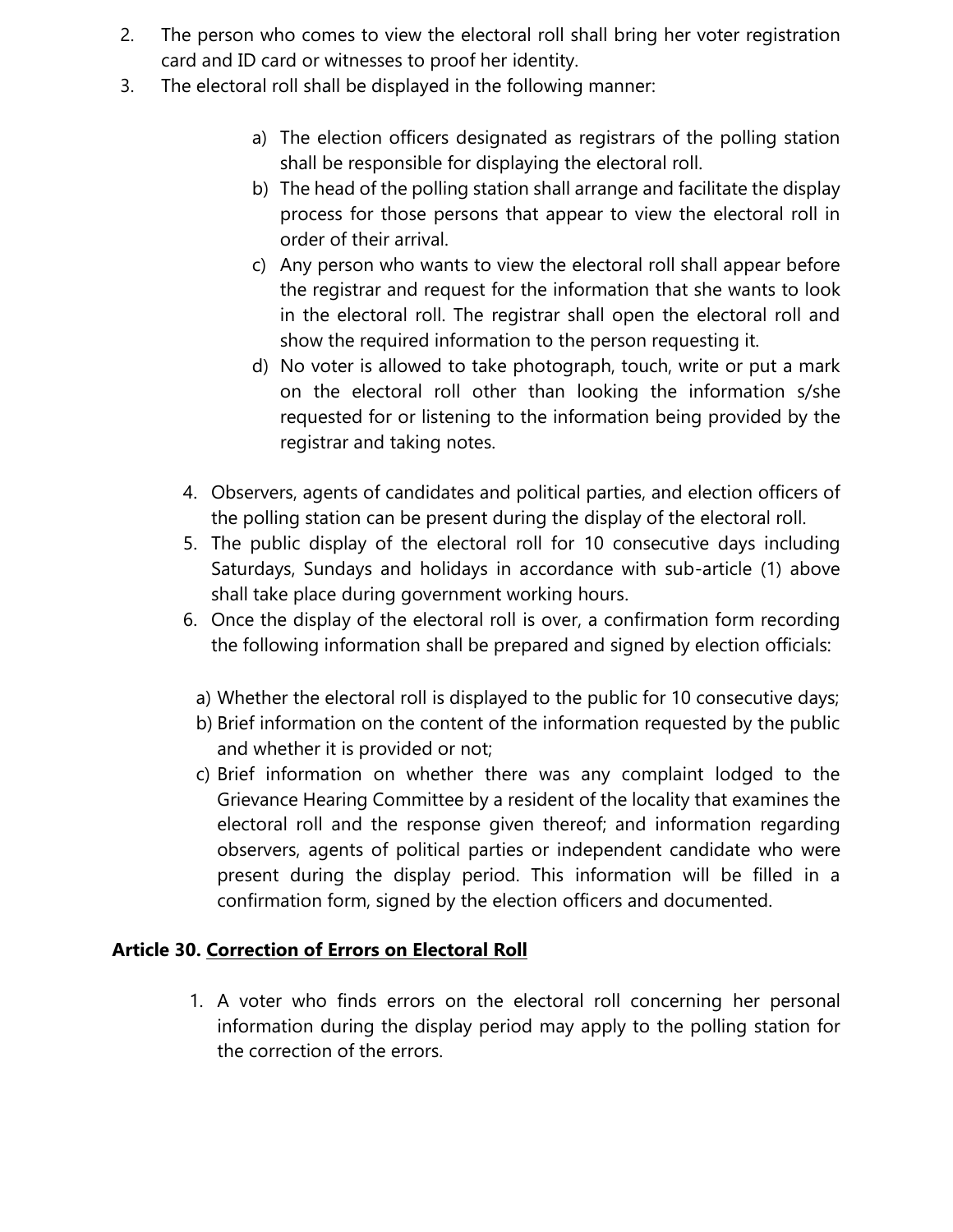- 2. The application under sub article 1 of this article shall be made using the form prepared for this purpose and submitted along with voter registration card and a document that proves the error.
- 3. If the application is granted, the election officer shall make the necessary correction in accordance with the registration manual prepared for election officers.

# **Article 31. Cancellation of Registration**

- 1. A registered voter shall not be cancelled from the electoral roll, except when a compliant with evidence attesting incapacity verified by a professional, fraudulent or multiple registration, death, court decision that stripped of voting rights in accordance with relevant laws is submitted against the voter.
- 2. When one of the grounds mentioned in sub-article (1) of this article occurs or brought to their attention, courts, vital events offices, hospitals, Idirs, or other members of the society who have knowledge of such facts have the duty to immediately report to the relevant:
	- a) Regional branch office of the Board, or
	- b) Constituency, or
	- c) Polling station

d) Shall clearly specify in the report the constituency and polling station in which the voter is registered.

3. For cancellation of registration to be undertaken at polling station, a regional branch office or constituency that receives the information according to sub article 2 of this article shall immediately communicate same to the polling station.

4. The polling station which has received information in accordance with sub-article (2) and 3 of this article shall:

- a) Immediately cancel the voter from the electoral roll.
- b) Notify the voter in writing of the cancellation of her registration and of, if she has any objection, her right to lodge a complaint to the grievance hearing committee of the polling station.
- c) Record in minutes the cancellation of the registrant from the electoral roll under sub-article (a) by mentioning the evidence presented to it and the ground for the cancellation; and
- d) Have the minutes recorded under sub-article (c) signed by election officers.

5. It is only until the end of the public display period that a registrant can be cancelled from the electoral roll under this article.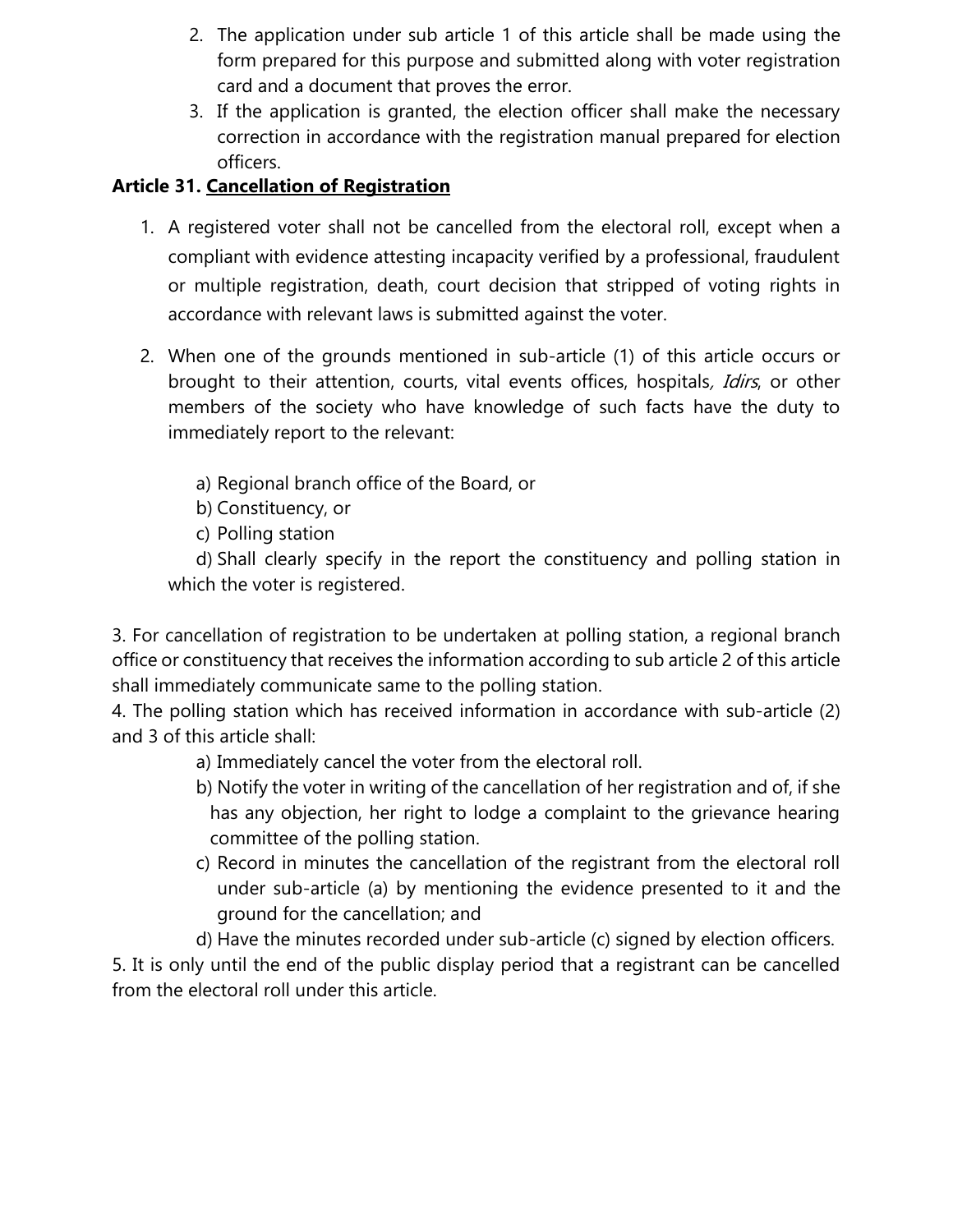#### **CHAPTER SIX**

# **SUSPENSION OF THE VOTER REGISTRATION AND PUBLIC DISPLAY PROCESS DUE TO FORCE MAJEURE**

#### **Article 32. Suspension of Voter Registration and Public Display Process**

- 1. The head of the polling station may suspend the process of voter registration or public display where the polling station cannot implement its regular activities due to force majeure such as insurrection or conflict, hurricane or flood, fire or any other compelling circumstance.
- 2. The head of the polling station shall consult the concerned security officer prior to suspending the voter registration or public display process for security reasons
- 3. The head of the polling station shall make every effort to consult with the constituency office before suspending the voter registration or public display process. Where it is impossible to do this, she shall immediately notify the constituency office after the suspension.
- 4. The head of the polling station shall suspend the process of voter registration or public display where she is advised to do so by the head of the constituency office or the immediate supervisor of the election security officers.
- 5. Where the process of voter registration or public display is suspended in accordance with this article, the head of the polling station shall ensure that sensitive materials, such as the following are properly sealed:
	- a.Electoral roll, register of voter's card, official seal of the polling station and completed forms in case of the suspension of voter registration; and
	- b.Electoral roll, official seal of the polling station and completed forms in case of the suspension of the public display process.
- 6. The head of the polling station shall discuss with the constituency office to decide the place to temporarily store sensitive materials until the resumption of the voter registration or public display process. Once the temporary storage is determined, she shall ensure that these materials are properly sealed and stored in a locked room with proper security.

Accredited agents, observers and journalists present at the polling station may observe the process of sealing and moving sensitive materials to their place of temporary storage.

7. The head of the polling station shall ensure that the time and reason of the suspension of the process is recorded in the minutes and signed by election officers.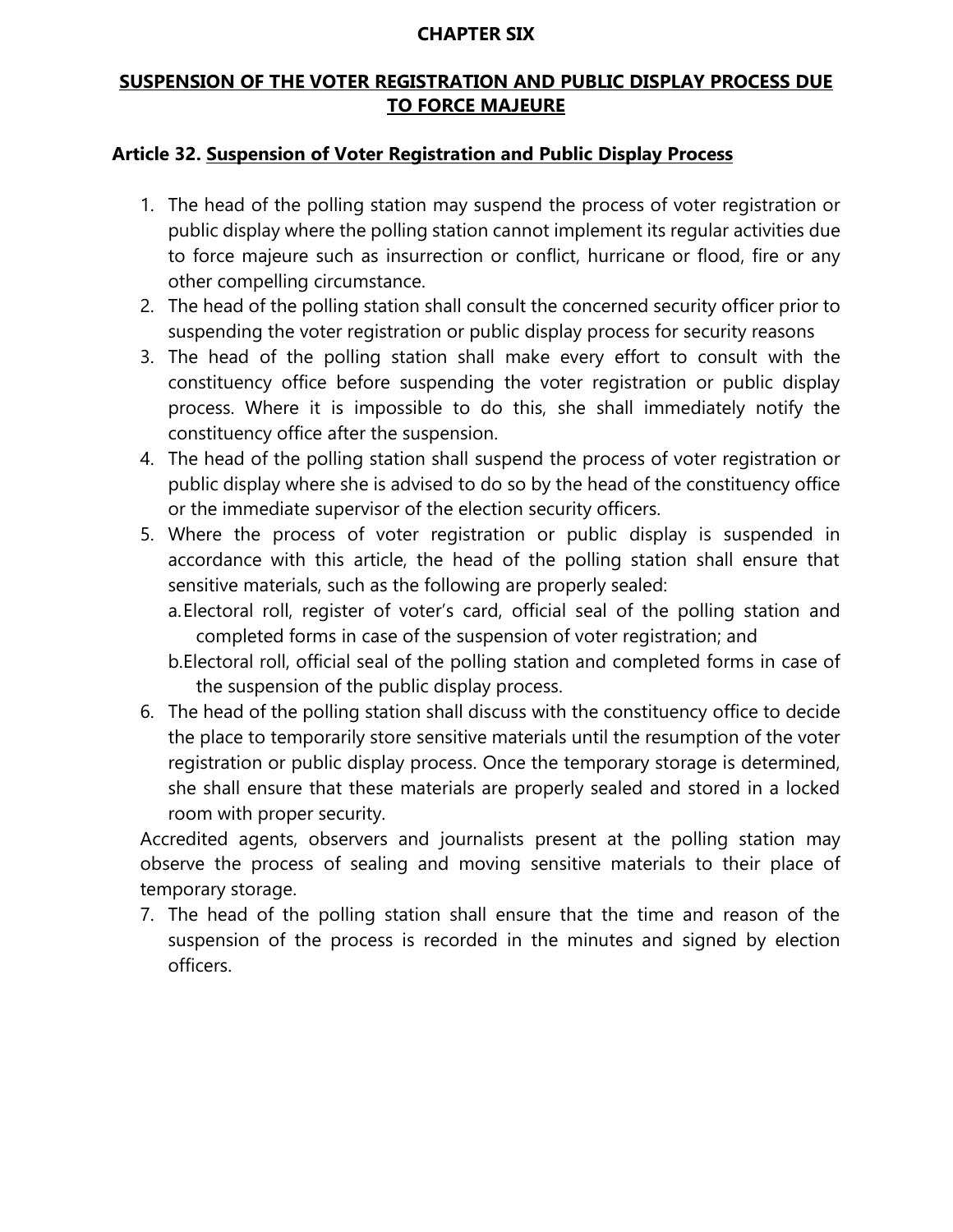## **Article 33. Resumption of the Process of Suspended Voter Registration or Public Display**

- 1. The head of the polling station shall discuss with the constituency office to decide whether it is possible to resume the process of voter registration or public display. Where the process was suspended due to security reason, she shall consult with the head of the security officers of the polling stations.
- 2.Where, due to the incident it is impossible to use the polling station previously established, the head of the polling station shall consult with the constituency office or the relevant office of the Board to decide on the establishment of a new polling station in the vicinity or resume the process in another polling station.
- 3.The suspended process at the polling station shall resume as soon as possible. The process shall be extended by an equal period of time the suspension took.
- 4. Once the time and place to resume the process is determined, the head of the polling station and the constituency office shall announce the same to the public.
- 5. The head of the polling station shall notify of the place and time of the same to accredited agents, observers and journalists.
- 6.The head of the polling station shall record the place and time of the resumption of the process on the minutes of the polling station.

#### **CHAPTER SEVEN MISCELLANEOUS PROVISIONS**

# **Article 34. Acts Prohibited During the Voter Registration Process**

- 1. Anyone who commits the following prohibited acts during the voter registration process shall be held legally liable:
	- a) A registrar found to have knowingly registered a person who does not fulfill the eligibility requirements;
	- b) a registrar found conducting registration outside of the place, date and time designated for registration;
	- c) A person found to have been registered more than once, in more than one polling station or is found in possession of more than one voter registration card;
	- d) A person found to have provided a false declaration, false evidence or document to the relevant organ in order to be registered as a voter;
	- e) A person who, using any threat or giving false information or evidence, prevents or forces voters to
	- f) A person who prohibits, restricts or disrupts another person from exercising her right to register as voter or to lodge a complaint;
	- g) A person who alters, cancels, spoils or forges voter registration card;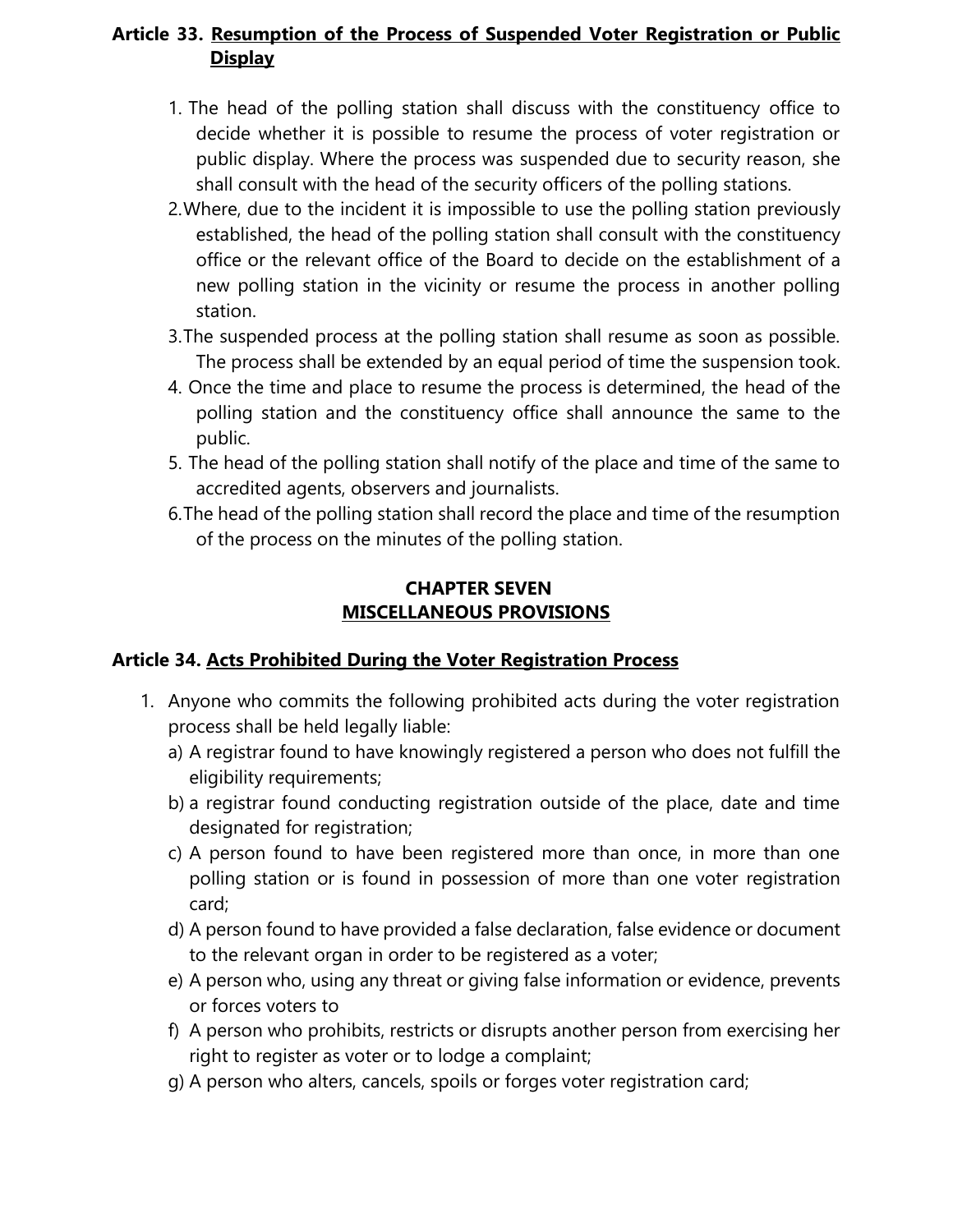- h) A person who cancels or erases a legally registered voter's information from any election document; or
- i) Any officer other than the registrar found registering voters.
- 2. Whenever acts prohibited under this article or in violations of article 157 of the electoral law as well as provisions of the relevant criminal law are committed, so that legal measures are taken, the head of the polling station shall refer the case to the police, and follow it up
- 3. Without prejudice to the provisions of sub-article (1) of this article:
	- a) Any registered voter, an agent of a political party, or an independent candidate who has a grievance regarding voter registration may lodge a complaint and the reasons for it to the polling station's Grievance Hearing Committee, using a form prepared by the Board;
	- b) Should a decision not be reached within five days as provided by the electoral law or the complainant is not satisfied by the decision given, she has the right to receive a decision in writing by lodging a complaint to the Board's Grievance Hearing Committees at different levels, and to the competent regional or federal courts.
	- c) The polling station's Grievance Hearing Committee will conduct its functions in accordance with the decision given by the constituency Grievance Hearing Committee or the competent court.
- 4. In the event that a polling station election officer notices that a voter has registered more than once or in more than one polling station, or is in possession of more than one voter registration card, or receives an evidenced complaint she shall immediately cancel the voter from the electoral roll in accordance with the electoral law and this directive.
- 5. If the appropriate Grievance Hearing Committee of the Board decides, on the basis of a complaint raised under article 152(2) of the electoral law that the act of registering a person more than once was not committed with fraudulent intent, it shall pass a decision directing the head of the polling station to cancel the second registration and discard the second voter registration card. The polling station shall execute its activities in accordance with the decision given.

# **Article 35. Forms Used during the Voter Registration Process and Reporting**

- 1. Election administration organs established at different levels shall report to the next relevant election authority in the hierarchy about the voter registration process.
- 2. The reporting stated under sub-article (1) of this article shall be conducted in accordance with the timetable set by the Board and relevant directives.